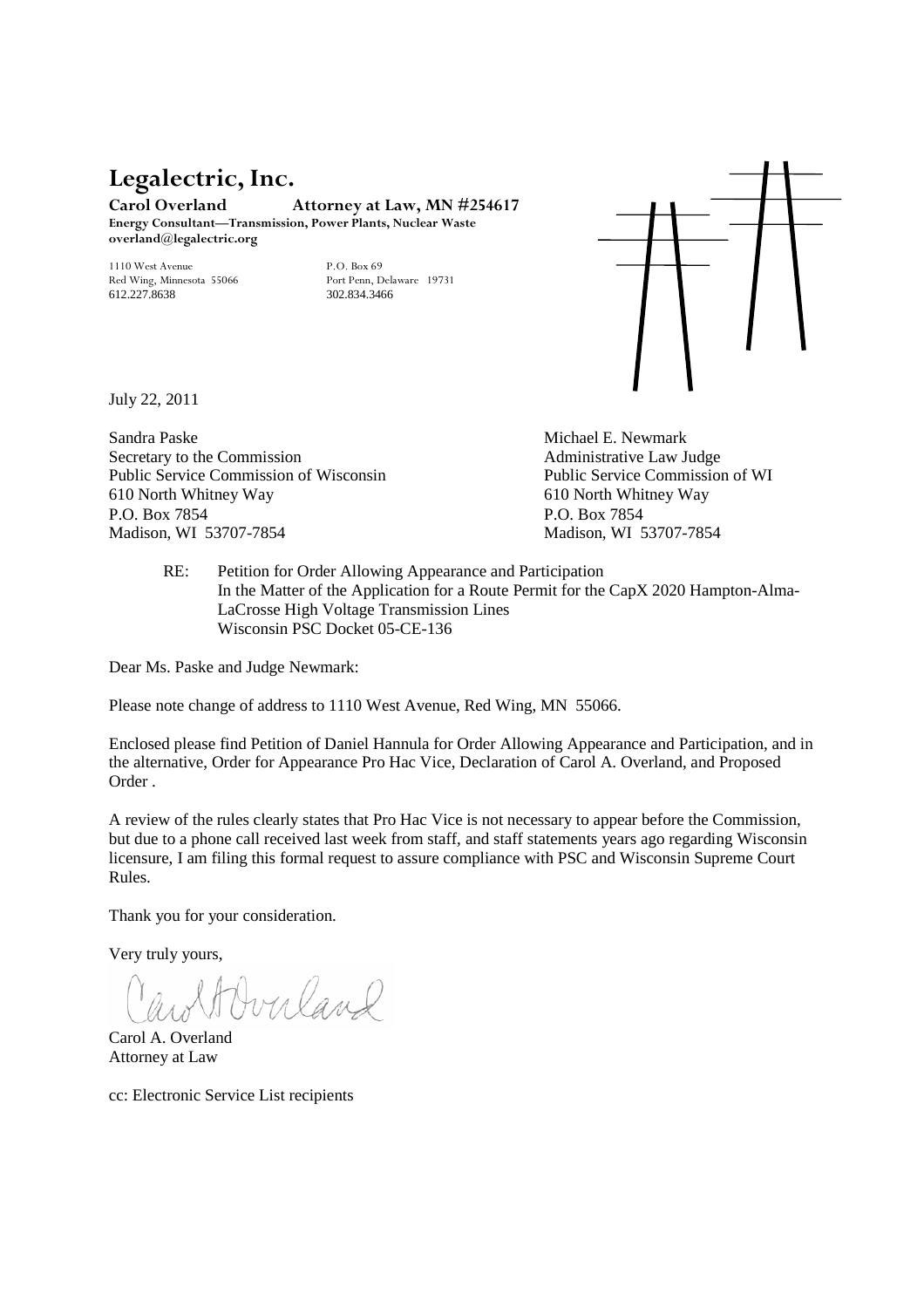### PUBLIC SERVICE COMMISSION OF WISCONSIN

Joint Application of Dairyland Power Cooperative, Northern States Power Company-Wisconsin, and Wisconsin Public Power, Inc., for Authority to Construct and Place in Service 345kV Electric Transmission Lines and Electric Substation Facilities Jfor the CapX Twin Cities-Rochester-LaCrosse Project, Located in Buffalo, Trempealeau, and LaCrosse Counties, Wisconsin

05-CE-136

## Petition for Order Allowing Appearance and Participation  $0r$ Order for Appearance Pro Hac Vice

- 1. The Petitioner is Daniel D. Hannula, Attorney at Law, of Hannula & Halom, with offices at 515 Belknap Street, Superior, Wisconsin, 54880, and licensed to practice law in Wisconsin, Wisconsin Attorney License Number 1015864.
- $\overline{2}$ . Petitioner is partner in firm practicing in the areas of condemnation and eminent domain with approximately twenty-nine years of condemnation experience. Petitioner has represented both condemnors and condemnees. Throughout the 1980's Petitioner was the primary outside condemnation litigation attorney for the Wisconsin Department of Transportation in District 10 (Northwest Wisconsin). Petitioner was the landowners' counsel in Miesen vs. State Department of Transportation, 226 Wis.2d 298, 594 N.W.2d 821 (Wis. App. 1999), which clarified the rights of landowners in condemnation.
- Petitioner is familiar on a professional basis with Carol A. Overland, Overland Law  $3.$ Office and Legalectric, 1110 West Avenue (formerly P.O. Box 176), Red Wing, MN



55066.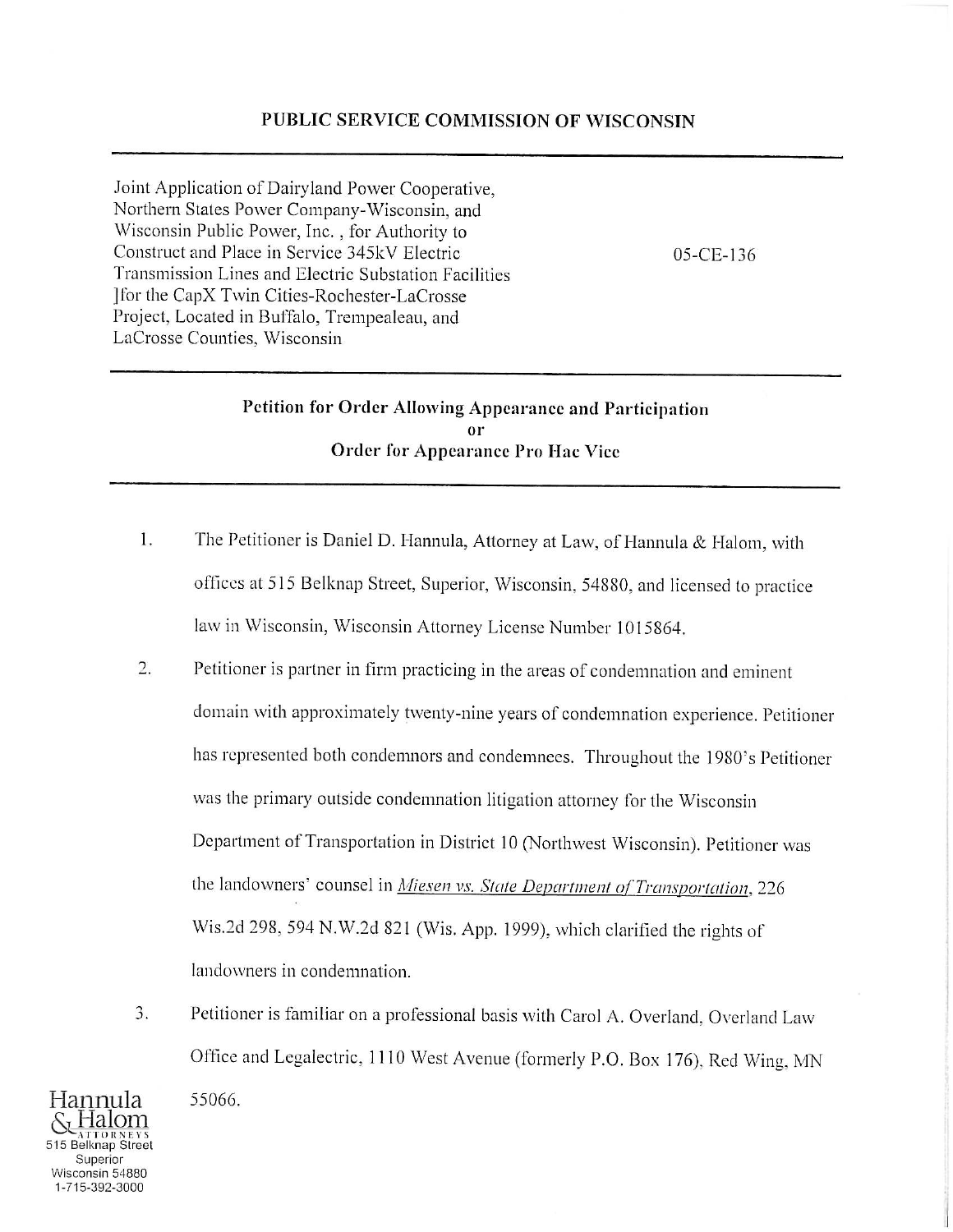- $4.$ Petitioner is aware that Ms. Overland has been licensed to practice law in the state of Minnesota since 1995, is licensed in good standing, and is assigned Minnesota Attorney Registration No. 254617.
- 5. Petitioner affirms that Ms. Overland is competent and experienced in the area of utility regulatory law, specifically administrative proceedings regarding electric transmission lines, coal gasification and gas power plants and nuclear waste.
- 6. Petitioner is of the opinion that Ms. Overland is perfectly capable of handling this matter to conclusion.
- 7. To assure compliance with SCR 10.03 (4), Petitioner requests the administrative law judge Order that non-resident counsel Carol A. Overland be allowed to appear and participate without association with Wisconsin licensed counsel, as provided by SCR 10.03(4)(d), or in the alternative, to be admitted Pro Hac Vice as provided by SCR  $10.03$  (4)(b), so that she may represent intervenors before the Public Service Commission in the above-captioned matter to its conclusion, including but not limited to participating in Prehearing Conferences, Information Requests, filing and arguing motions, filing witness testimony, participating in the evidentiary hearing, and filing post-hearing briefs.

Respectfully Submitted:

July 21, 2011

Daniel D. Hannula, Bar No. 1015864 Attorney at Law Hannula & Halom 515 Belknap Street Superior, Wisconsin, 54880  $(800)$  477-7056 dan@hannulahalom.com

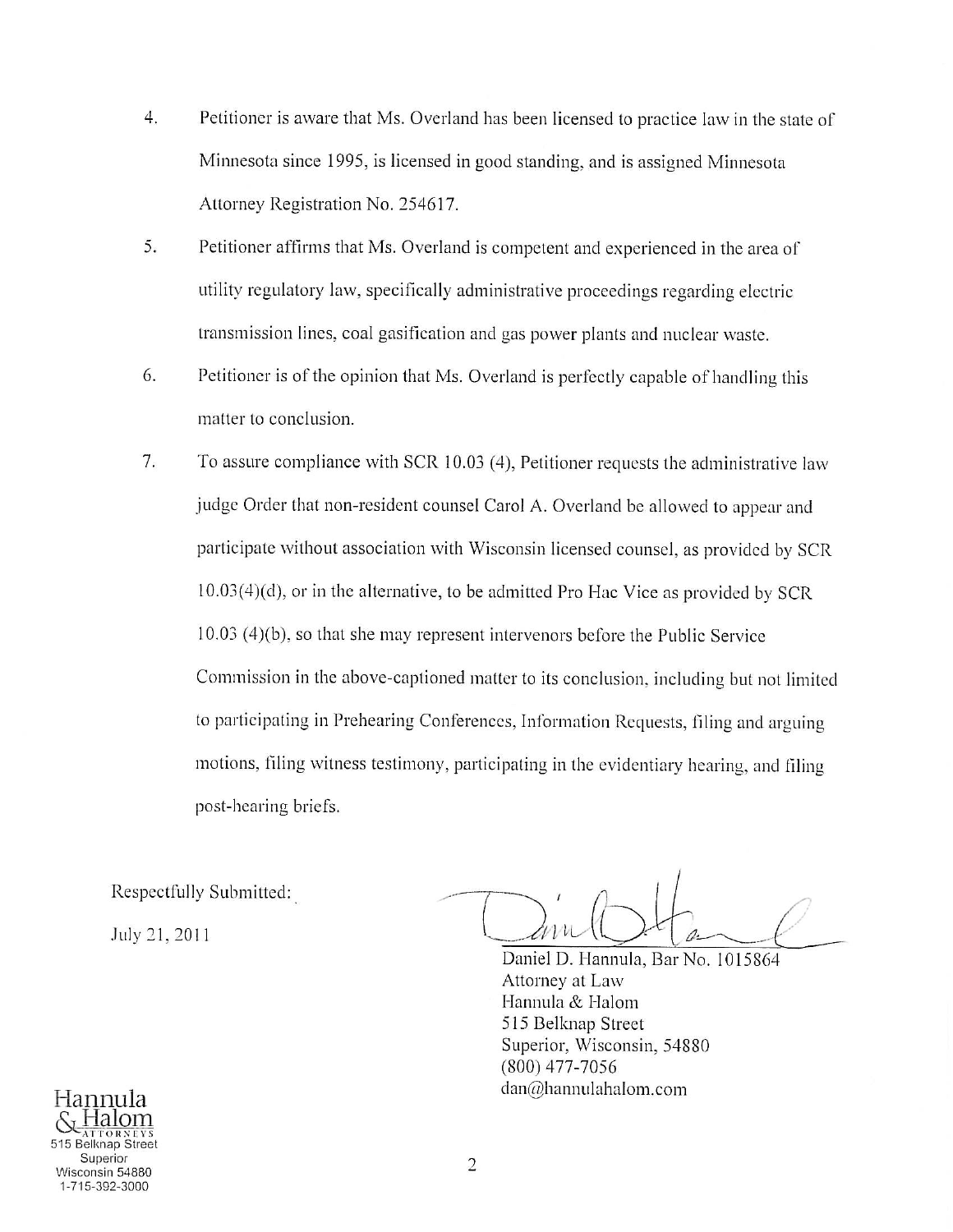### **PUBLIC SERVICE COMMISSION OF WISCONSIN**

Joint Application of Dairyland Power Cooperative, Northern States Power Company-Wisconsin, and Wisconsin Public Power, Inc. , for Authority to Construct and Place in Service 345kV Electric 05-CE-136 Transmission Lines and Electric Substation Facilities ]for the CapX Twin Cities-Rochester-LaCrosse Project, Located in Buffalo, Trempealeau, and LaCrosse Counties, Wisconsin

# **I DECLARE UNDER PENALTY OF PERJURY:**

- 1. That I am Carol A. Overland, Attorney at Law, Overland Law Office and Legalectric, 1110 West Avenue (formerly P.O. Box 176), Red Wing, MN 55066. I seek to appear and participate before the Public Service Commission and its administrative law judge as provided by SCR 10.03 (4)(d), or if deemed necessary, to appear pro hac vice in order to represent NoCapX 2020 in the above-captioned matter:
- 2. That I am admitted to practice law in the highest court of the state of Minnesota, Minnesota License No. 254617.
- 3. That there are no disciplinary complaints filed against me for violation of the rules of those courts;
- 4. That I am not suspended or disbarred from practice for disciplinary reasons or reason of medical incapacity in any jurisdiction;
- 5. That if pro hac vice admission is deemed necessary, I am associated with Daniel D. Hannula, Attorney at Law, of Hannula & Halom, with offices at 515 Belknap Street, Superior, Wisconsin, 54880, and licensed to practice law in Wisconsin, Wisconsin Attorney License Number 1015864.
- 6. That I do not practice or hold out to practice law in the State of Wisconsin.
- 7. That I acknowledge the jurisdiction of the courts of the State of Wisconsin over my professional conduct, and I agree to abide by the rules of the Public Service Commission of the State of Wisconsin and the Wisconsin Court of Appeals and the Rules of Professional Conduct for Attorneys, if I am admitted pro hac vice;
- 8. That I have complied fully with SCR Rule 10.03 (4);
- 9. That I am requesting an Order allowing me to appear and participate in the abovecaptioned proceeding as provided by SCR 10.03(4)(d), or in the alternative, an Order of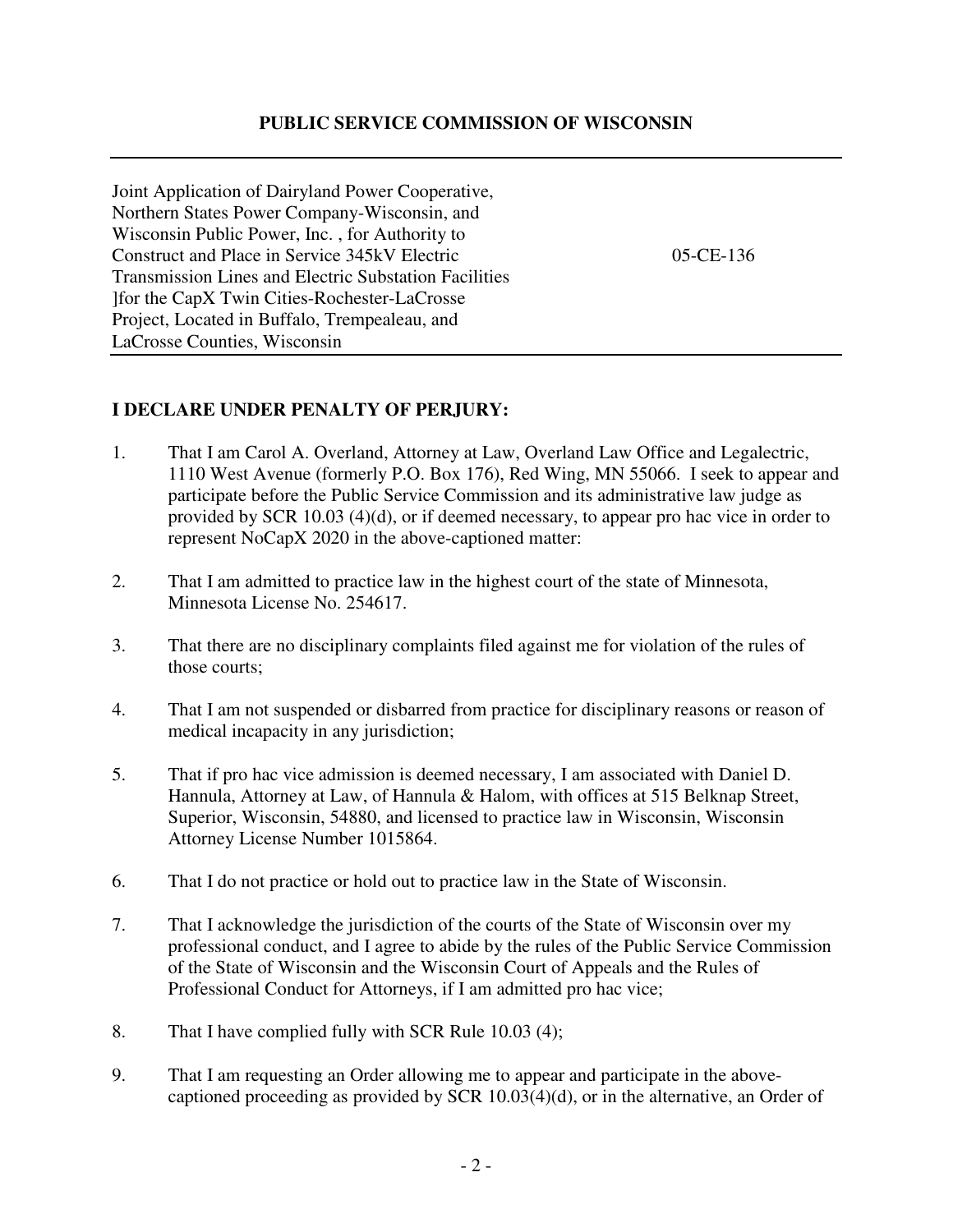admission pro hac vice as provided by SCR 10.03(4)(b), to represent intervenors before the Public Service Commission in the above-captioned matter to its conclusion, including but not limited to participating in Prehearing Conferences, Information Requests, filing and arguing motions, filing witness testimony, participating in the evidentiary hearing, and filing post-hearing briefs.

I have appeared and participated before the Public Service Commission in the Arrowhead Project transmission docket (05-CE-113), and in the Chisago Project transmission docket (1515-CE-102 and 4220-CE-155) for a limited time in 2002, both without the necessity of pro hac vice admission.

I have been admitted pro hac vice in the courts of the State of Wisconsin only once before, in Forest County in 1997, and have not applied since, nor have I applied previously in this calendar year.

If Pro Hac Vice is deemed necessary, I will immediately forward my payment of the pro hac vice fee to the Office of Lawyer Regulation.

Dated: July 22, 2011

Cartburland

Carol A. Overland, MN Lic. #254617 Attorney at Law Legalectric.org 1110 West Ave (formerly P.O.Box 176) Red Wing, MN 55066 (612) 227-8638 overland@legalectric.org